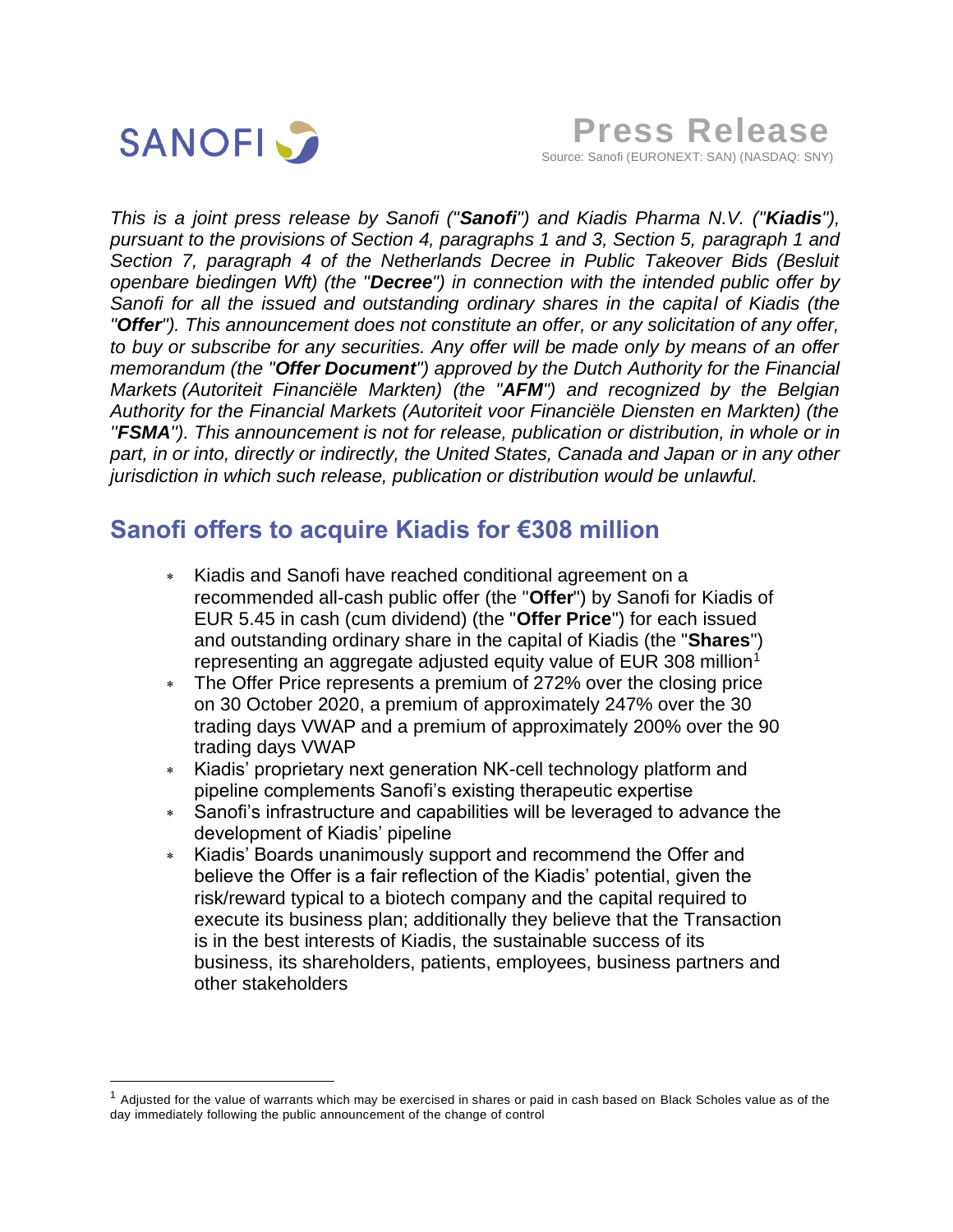- Funds managed by Life Sciences Partners have irrevocably committed to Sanofi to support the Offer and tender their 18.3%<sup>2</sup> shareholding in the Offer
- The Offer is subject to certain customary conditions, including obtaining required competition clearance, and is expected to complete in the first half of 2021
- Kiadis to hold conference call for investors and analysts at 13:00 CET today

**PARIS and AMSTERDAM – November 2, 2020 –** Sanofi and Kiadis Pharma N.V. ("Kiadis" or the "Company") (Euronext Amsterdam and Brussels: KDS) today announce that they have entered into a definitive merger agreement under which Sanofi will offer to acquire all of the outstanding ordinary shares of Kiadis at a price per Kiadis share of €5.45 in cash (272% premium to the closing price on 30 October 2020), representing an aggregate adjusted equity value of approximately €308 million. The Kiadis Management Board and Supervisory Board unanimously approve the intended transaction and recommend the Offer to holders of Kiadis' Shares.

John Reed, M.D., Ph.D., Global Head of Research and Development of Sanofi, commented, "*We believe Kiadis' 'off the shelf' K-NK cell technology platform will have broad application against liquid and solid tumors, and create synergies with Sanofi's emerging immuno-oncology pipeline, providing opportunities for us to pursue potential best-in-disease approaches."*

Arthur Lahr, Chief Executive Officer of Kiadis, commented, "*Kiadis' vision is to bring novel cell-based medicines to people with life-threatening diseases, and this transaction will help achieve that vision. After the discontinuation of our lead product candidate and subsequent reorganization in 2019, we restarted Kiadis early in 2020 as an entirely new company focused solely on the proprietary and differentiated NK-cell platform that we obtained through the acquisition of CytoSen Therapeutics. Sanofi's offer is a clear testimony to the uniqueness of our NK-cell platform and the rapid success of Kiadis' transformation. The Kiadis Boards unanimously believe that Sanofi has the resources and*  financial strength to accelerate development of our NK-cell products, to the benefit of *patients. We believe this transaction represents compelling value to shareholders and offers a fair reflection of the potential of our platform and pipeline, given the risk/reward profile typical to biotech and the capital required to execute our business plan. Finally, this transaction will provide excellent career opportunities for our employees, who will be viewed by Sanofi as their internal cell-therapy experts."* 

# **Strategic rationale**

# **Innovative K-NK-cell Platform**

Kiadis' proprietary platform is based on allogeneic or 'off-the-shelf' NK-cells from a healthy donor. NK-cells seek and identify malignant cancer cells and have broad application across various tumor types. The platform has the potential to make products

 $2$  Percentage shareholding based on the amount of Shares held by the funds managed by Life Sciences Partners and the issued capital of the Company on the date hereof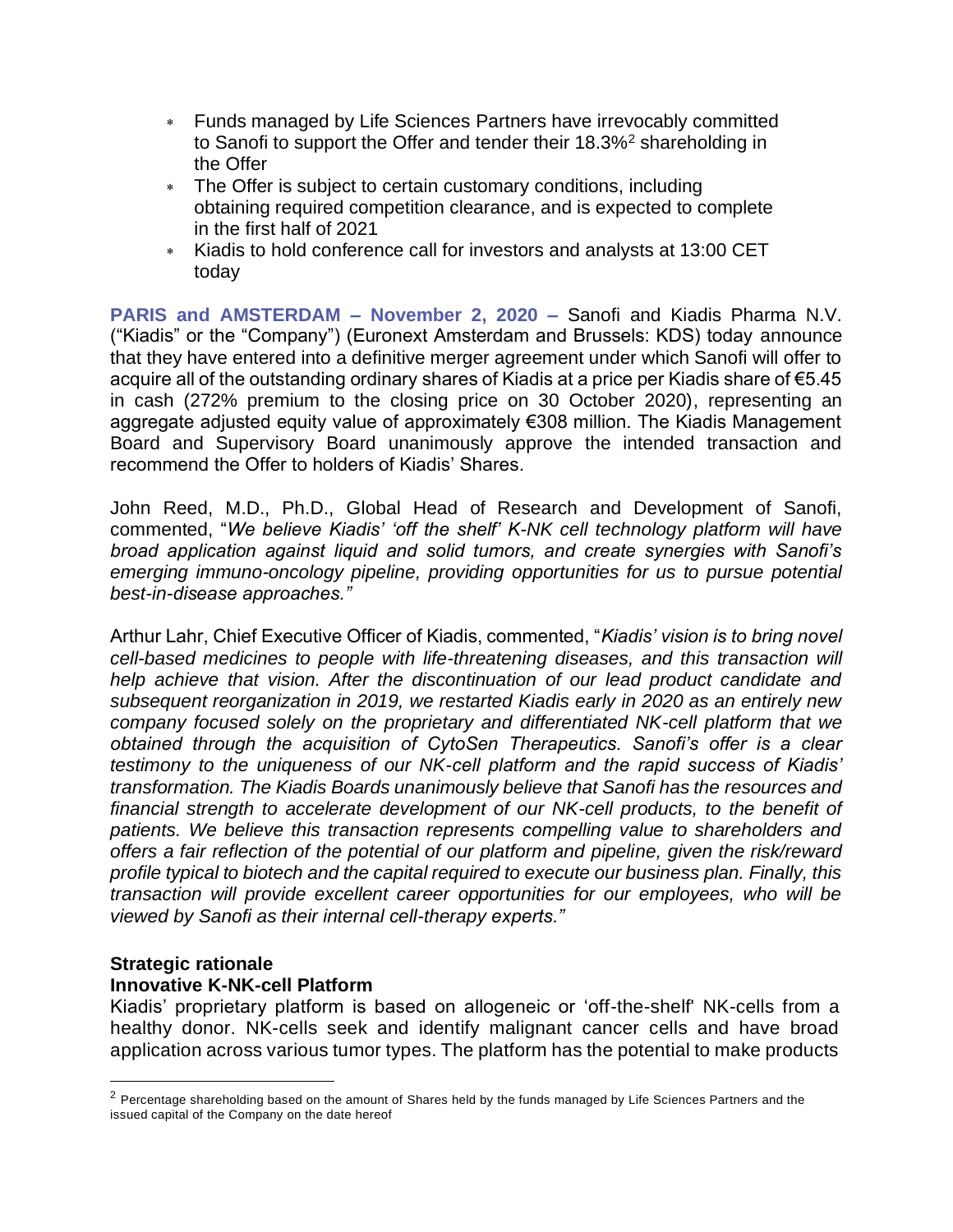rapidly and economically available for a broad patient population across a wide range of indications.

Kiadis' NK cell-based medicines will be developed alone and in combination with Sanofi's existing platforms.

### **Complementary Strong Science to Generate First-in-Class Medicines and Strategic Fit Across Core Therapeutic Areas**

Sanofi's research, development, manufacturing and commercial expertise will be leveraged to advance Kiadis' pipeline, which includes NK-cell-based medicines for the treatment of patients undergoing hematopoietic stem cell transplant, liquid and solid tumors, as well as infectious disease.

In July 2020, Sanofi licensed Kiadis' pre-clinical K-NK004 program for multiple myeloma.

Kiadis' pipeline of NK-cell therapies has the potential to deliver adjunctive therapy for patients undergoing hematopoietic stem cell transplantation or who have acute myeloid leukemia (AML).

- **K-NK002** is in a Phase 2 study evaluating NK-cells to prevent post-transplant relapse in patients with AML and myelodysplastic syndromes. The trial will be conducted in collaboration with premier U.S. transplant centers.
- **K-NK003** is in a Phase 1 study evaluating NK-cells for patients with relapsed or refractory AML.
- **KNK-ID-101** is a program evaluating the properties of K-NK cells and their suitability to fight SARS-CoV-2 and the option to develop K-NK cells as a post-exposure preemptive therapy for COVID-19 in high risk patients. Kiadis plans to initiate a Phase 1/2a clinical trial evaluating the use of K-NK cells to treat COVID-19 patients with government grant funding.

## **Accelerates the clinical development and broadens patient reach of current Kiadis pipeline**

Subject to the completion of the Offer, Sanofi will provide the resources and capabilities necessary to accelerate the development of current Kiadis programs for the treatment of blood tumors, solid cancers and infectious diseases, maximizing their potential to the benefit of patients.

# **Transaction details**

The proposed transaction envisions the acquisition of the Shares of Kiadis pursuant to a recommended public offer by Sanofi. The Offer Price represents an implied equity value for 100% of Kiadis on a fully diluted basis of EUR 308 million.

The Offer Price, delivering immediate, certain and significant value to Kiadis' shareholders, represents the following premiums:

- a premium of 272% to Kiadis' closing price on 30 October 2020 of EUR 1.464;
- a premium of 247% to Kiadis' volume-weighted average price for the 30 trading days up to and including 30 October 2020 of EUR 1.571; and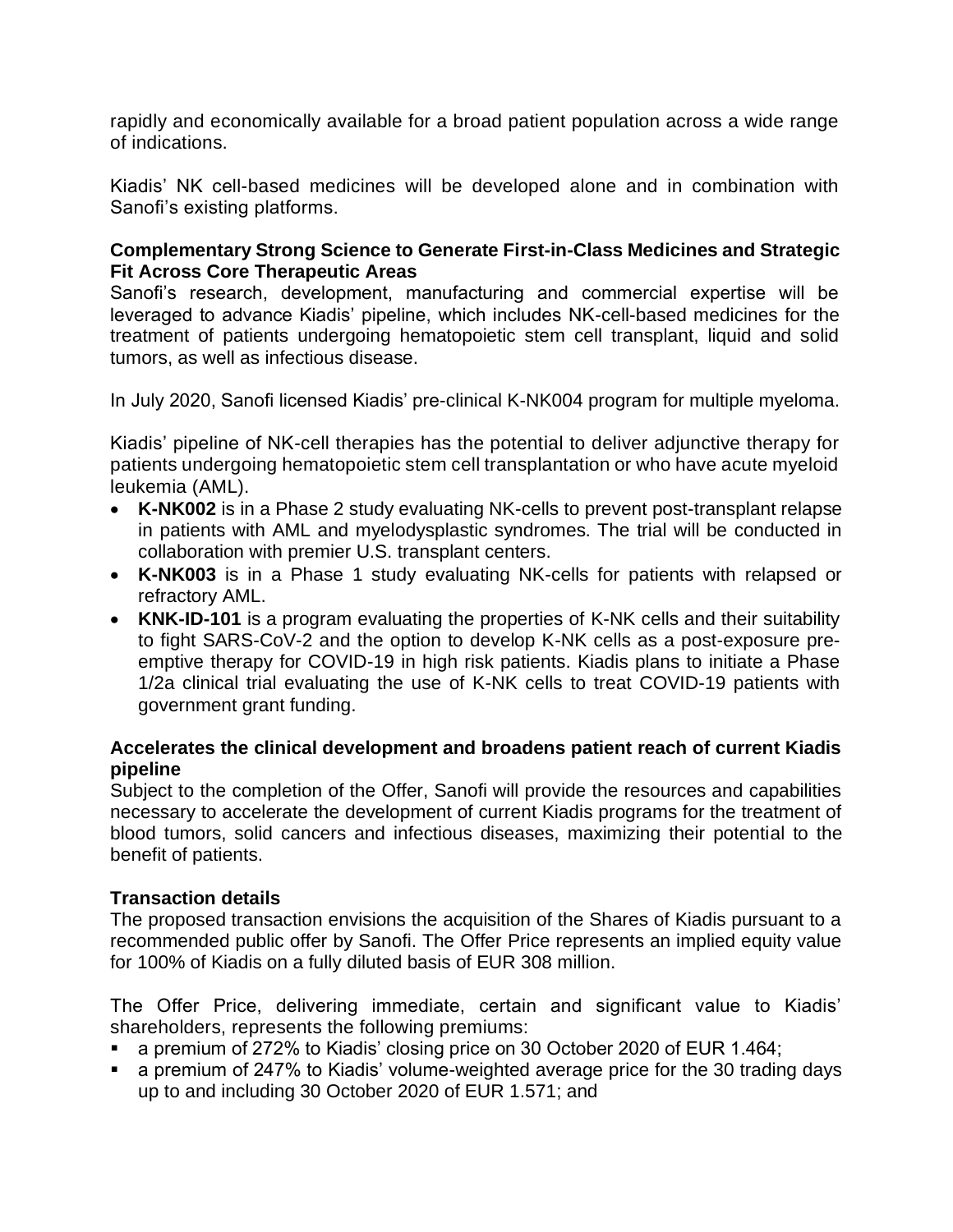■ a premium of 200% to Kiadis' volume-weighted average price for the 90 trading days up to and including 30 October 2020 of EUR 1.819.

#### **Support and recommendation by the Boards**

This announcement follows constructive interactions between the companies. Kiadis' Management Board and Supervisory Board (together, the "**Boards**") have frequently discussed the developments of the proposed transaction and the key decisions in connection therewith throughout the process. Consistent with their fiduciary responsibilities, the Boards, with the support of their financial and legal advisors, have given careful consideration to all aspects of the proposed transaction. Having taken the interests of all stakeholders into account the Boards have unanimously concluded that the Offer is in the best interests of Kiadis, the sustainable success of its business, its shareholders, employees, patients, business partners and other stakeholders.

Accordingly, the Boards have decided to fully support and recommend the Offer to the holders of the Shares and to furthermore recommend the holders of the Shares to vote in favor of the resolutions relating to the Offer (the "**Resolutions**") at the upcoming extraordinary general meeting of Kiadis (the "**EGM**") to be held during the offer period. Furthermore, all members of the Boards who hold Shares for their own account have committed to tender all those Shares into the Offer.

#### **Acquisition of 100%**

Sanofi's willingness to pay the Offer Price and pursue the Offer is predicated on the acquisition of 100% of the Shares or the entirety of Kiadis' assets and operations, the ability to delist Kiadis, and the ability to fully integrate the respective businesses of Kiadis and Sanofi and realize the operational, commercial, organizational, financial and tax benefits of the combination of the parties. Such benefits could not, or would only partially, be achieved if Kiadis were to continue as a standalone entity with a minority shareholder base. As soon as possible following the settlement of the Offer, Kiadis and Sanofi shall seek to procure delisting of the Shares on Euronext Amsterdam and Euronext Brussels.

If Sanofi acquires at least 95% of the Shares, Sanofi shall commence statutory squeeze-out proceedings, unless Sanofi and Kiadis after reasonable consultation, taking into account the interests of the remaining stakeholders and other relevant circumstances, agree that Sanofi can pursue the Post-Offer Restructuring (as defined below).

If the Shares held by Sanofi after expiry of the post acceptance period of the Offer will represent at least 80% and less than 95% of Kiadis' aggregate issued and outstanding ordinary share capital on a fully diluted basis or such lower percentage as may be agreed between Sanofi and Kiadis prior to settlement and the Offer being declared unconditional, Sanofi will have the right to pursue an asset sale and liquidation (the "**Asset Sale**") whereby Kiadis will sell and transfer all of its assets and liabilities to Sanofi against payment of a purchase price equal to the offer consideration (the **"Sale Price**"). Following the completion of the Asset Sale, Kiadis will effectuate the dissolution and liquidation of Kiadis (the "**Company Dissolution**" and, together with the Asset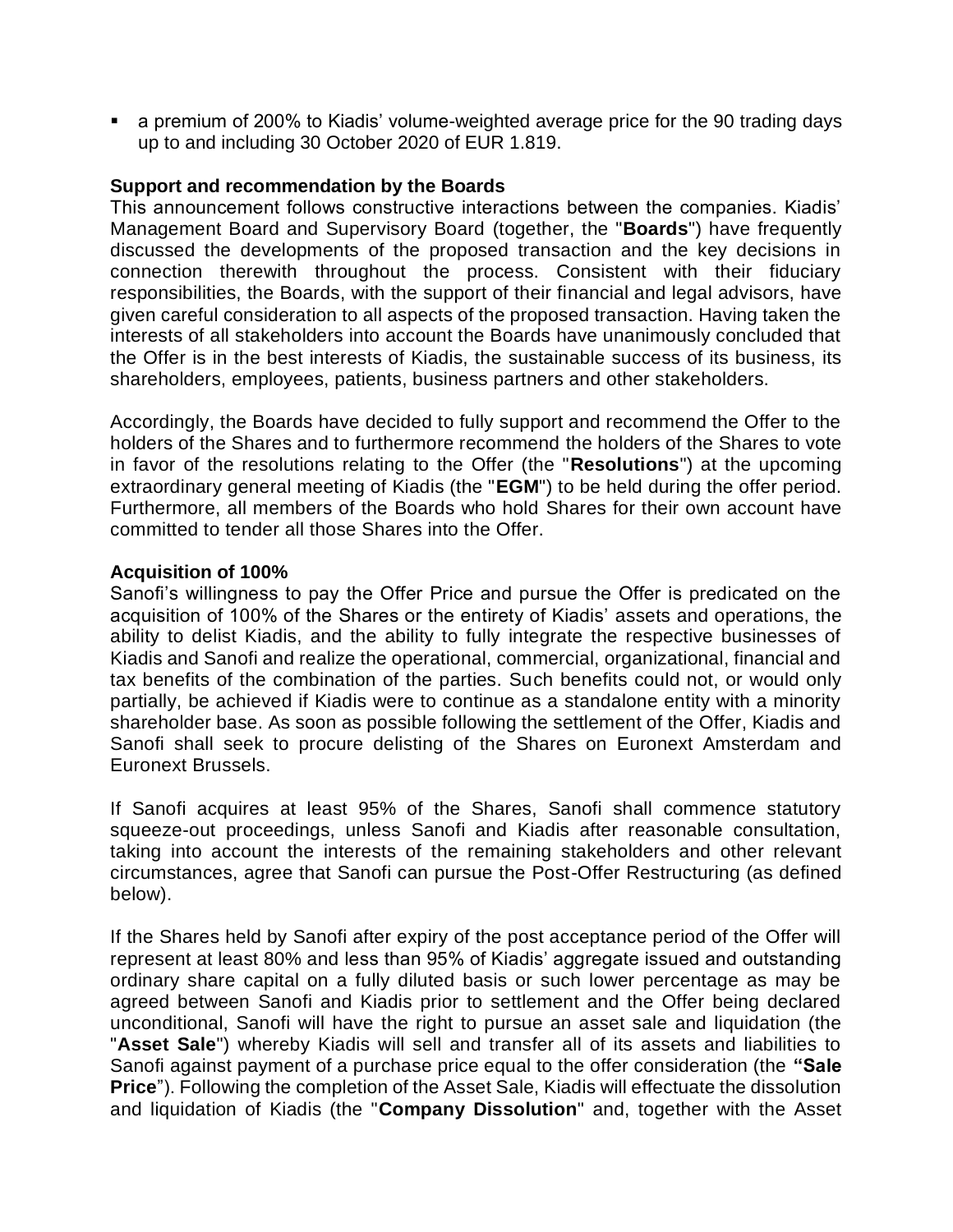Sale, the "**Post-Offer Restructuring**") and make an advance liquidation distribution per Share that is intended to take place on or about the date the Asset Sale is completed and in an amount that is to the fullest extent possible equal to the Offer Price, without any interest and less any applicable withholding taxes and other taxes. The Post-Offer Restructuring is subject to Kiadis' shareholders' approval at the EGM to be held prior to closing of the offer period.

Sanofi and Kiadis may explore and agree on potential alternative Post-Offer Restructurings, such as a combination of a statutory legal (triangular) merger and a sale of the shares in the surviving successor of Kiadis to Sanofi.

Sanofi may utilize all other available legal measures in order to acquire full ownership of Kiadis' outstanding Shares and/or its business in accordance with the terms of the Merger Agreement.

#### **Fairness opinions**

Moelis & Company LLC (**"Moelis**"), acting as exclusive financial advisor to Kiadis, has issued a fairness opinion to the Boards as to the fairness, as of such date, and based upon and subject to the factors, assumptions, qualifications and other matters set forth in the fairness opinion, to the effect that each of the Offer Price and the Sale Price is fair to the holders of Shares from a financial point of view. The full text of such fairness opinion, which sets forth the assumptions made, procedures followed, matters considered and limitations on the review undertaken in connection with such opinion, will be included in the Boards' position statement.

The support and recommendation of the Boards, and the obligations of Sanofi in relation thereto, are subject to the terms and conditions of the Merger Agreement.

#### **Irrevocable undertaking from Life Sciences Partners**

Funds managed by Life Sciences Partners have committed to tender approximately 18.3%<sup>3</sup> of the outstanding Shares under the Offer, if and when made, and to vote in favor of the Resolutions. The irrevocable undertaking contains certain customary undertakings and conditions.

#### **Certain funds**

Sanofi intends to finance the Offer by utilizing available cash resources.

#### **Non-financial covenants**

Kiadis and Sanofi have agreed to certain non-financial covenants in respect of, amongst others, corporate governance, strategy, employees, financing and disposals for a duration of 18 months after settlement of the Offer (the "**Non-Financial Covenants**"), including the covenants summarized below.

 $3$  Percentage shareholding based on the amount of Shares held by the funds managed by Life Sciences Partners and the issued capital of the Company on the date hereof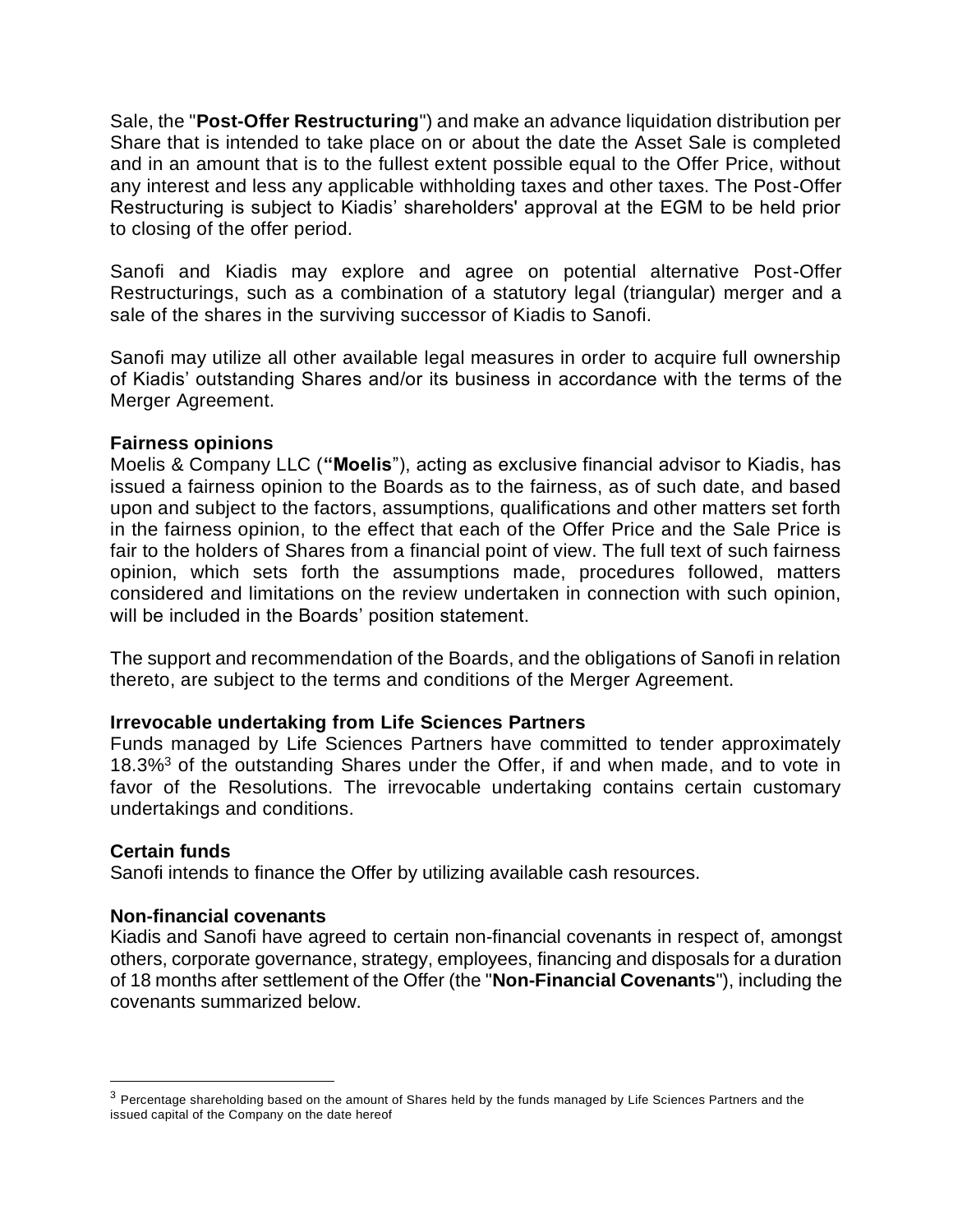#### *Corporate governance*

It is envisaged that upon completion of the Offer the Supervisory Board of Kiadis will be composed of:

- **•** Three members to be identified by Sanofi prior to the launch of the Offer;
- **•** Two members qualifying as independent within the meaning of the Dutch Corporate Governance Code whereby these two members will be current members of the Supervisory Board to be identified prior to the launch of the Offer. The independent members will continue to serve for at least one year from settlement of the Offer or, if later, until the earliest of (i) the date on which all Shares are held by Sanofi, (ii) the date on which Sanofi has irrevocably initiated statutory buy-out proceedings and the Offer Price is deemed to be the fair price (*billijke prijs*) pursuant to section 2:359c(6) of the DCC, (iii) the date on which the Enterprise Chamber of the Amsterdam Court of Appeal has determined the price payable by Sanofi to the other shareholders pursuant to statutory buy-out proceedings, and (iv) the date on which, following the Post-Offer Restructuring, the holders of Shares have received the liquidation distribution.

It is envisaged that upon completion of the Offer the Management Board of Kiadis will be composed of the members of Kiadis' Management Board as per the date of the Merger Agreement and may be expanded with one additional member to be identified by Sanofi prior to launch of the offer.

#### *Organization / location*

There will be R&D and CMC activities at the Company's offices in Amsterdam, the Netherlands.

Sanofi is focused on ensuring that the Company group's key management and key staff is retained and offered suitable career opportunities.

Sanofi fosters a culture of excellence, where qualified employees are offered suitable training and career progression.

#### *Employees*

There will be no material redundancies with respect to the Company group's employees as a direct consequence of the Offer and necessary redundancies going forward will be part of an integration committee process.

The existing rights and benefits of the Company group's employees shall be respected by Sanofi, including existing rights and benefits under their individual employment agreements and (at least) existing redundancy practices applied by the Company's group.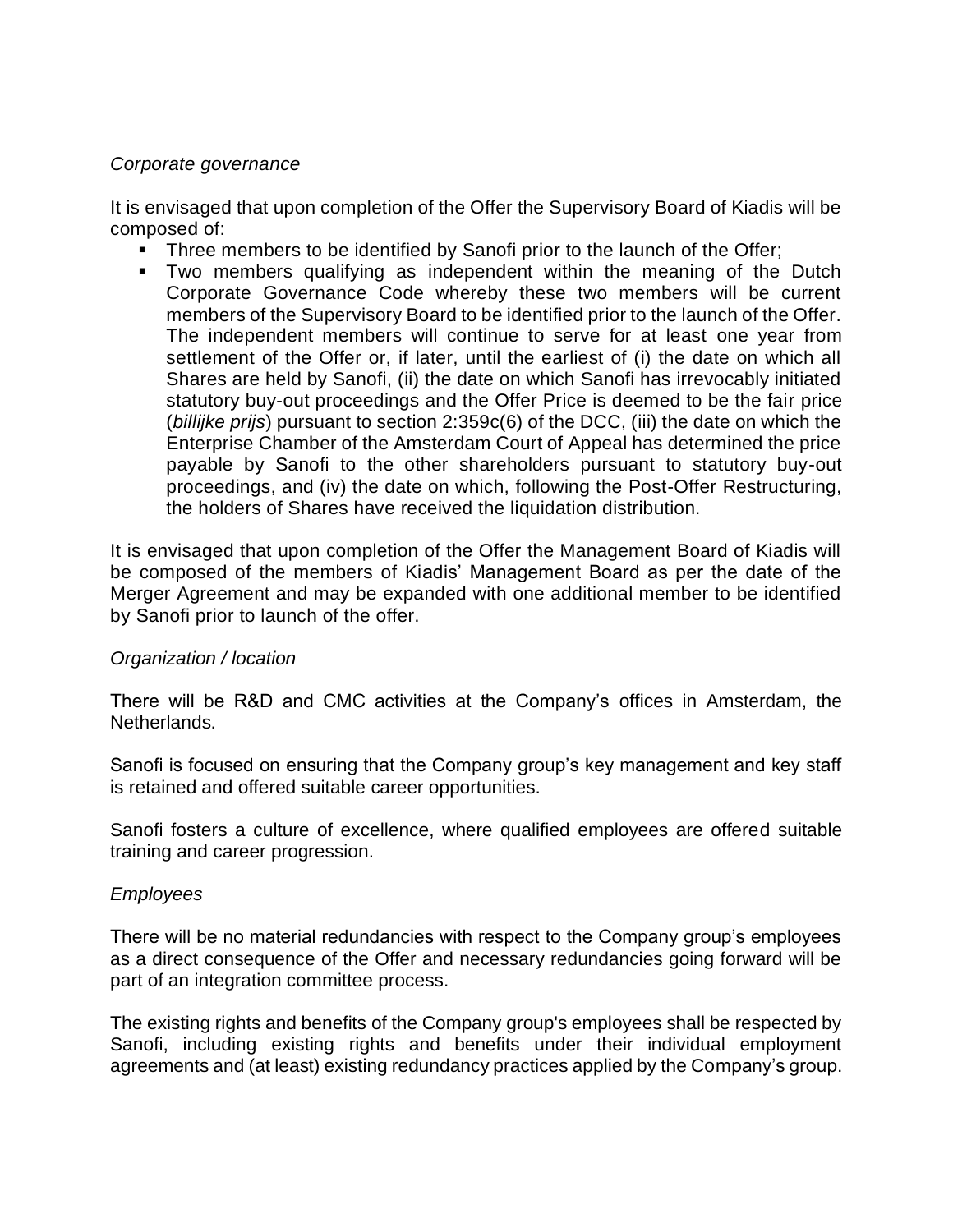Any redundancies that need to occur will be done in accordance with all legal requirements.

The existing pension rights of the Company group's current and former employees shall be respected by Sanofi.

Following settlement of the Offer, the nomination, selection and appointment of staff for functions within Sanofi's group's NK activities will, subject to the applicable rules, be based on the "best person for the job" principle, or, where not feasible or appropriate, or nondiscriminatory, fair and business-oriented transparent set of criteria.

## *Financing*

It is intended that the Company remains prudently financed to safeguard the continuity of the business and to continue the Company's current business strategy including R&D and pipeline.

Sanofi will allocate suitable resources for the Company's R&D and CMC activities.

## **Pre-Offer and Offer Conditions**

The commencement of the Offer is subject to the satisfaction or waiver of pre-offer conditions customary for a transaction of this kind, including:

- no material adverse effect having occurred and is continuing;
- no material breach of the Merger Agreement having occurred;
- the AFM having approved the offer document;
- the FSMA having recognized the offer document;
- no revocation or amendment of the recommendations by the Boards;
- no Superior Offer (as defined below) having been agreed upon by the third-party offeror and Kiadis, or having been launched;
- no third party being obliged and has announced to make, or has made a mandatory offer pursuant to Dutch law for consideration that is at least equal to the Offer Price;
- no order, stay, injunction, judgment or decree having been issued prohibiting or materially delaying the making of the Offer and/or the Post-Offer Restructuring;
- no notification having been received from the AFM stating that the preparations for the Offer are in breach of the Dutch offer rules or that one or more investment firms will not be allowed to cooperate with the Offer; and
- trading in the Shares on Euronext Amsterdam or Euronext Brussels not having been suspended or ended as a result of a listing measure (*noteringsmaatregel*) by Euronext Amsterdam or Euronext Brussels.

If and when made, the consummation of the Offer will be subject to the satisfaction or waiver of offer conditions customary for a transaction of this kind, including:

■ minimum acceptance level of at least 95% of Kiadis' issued share capital on a fully diluted basis which will be automatically adjusted to 80% of Kiadis' issued share capital on a fully diluted basis if the Resolutions in connection with the Post-Offer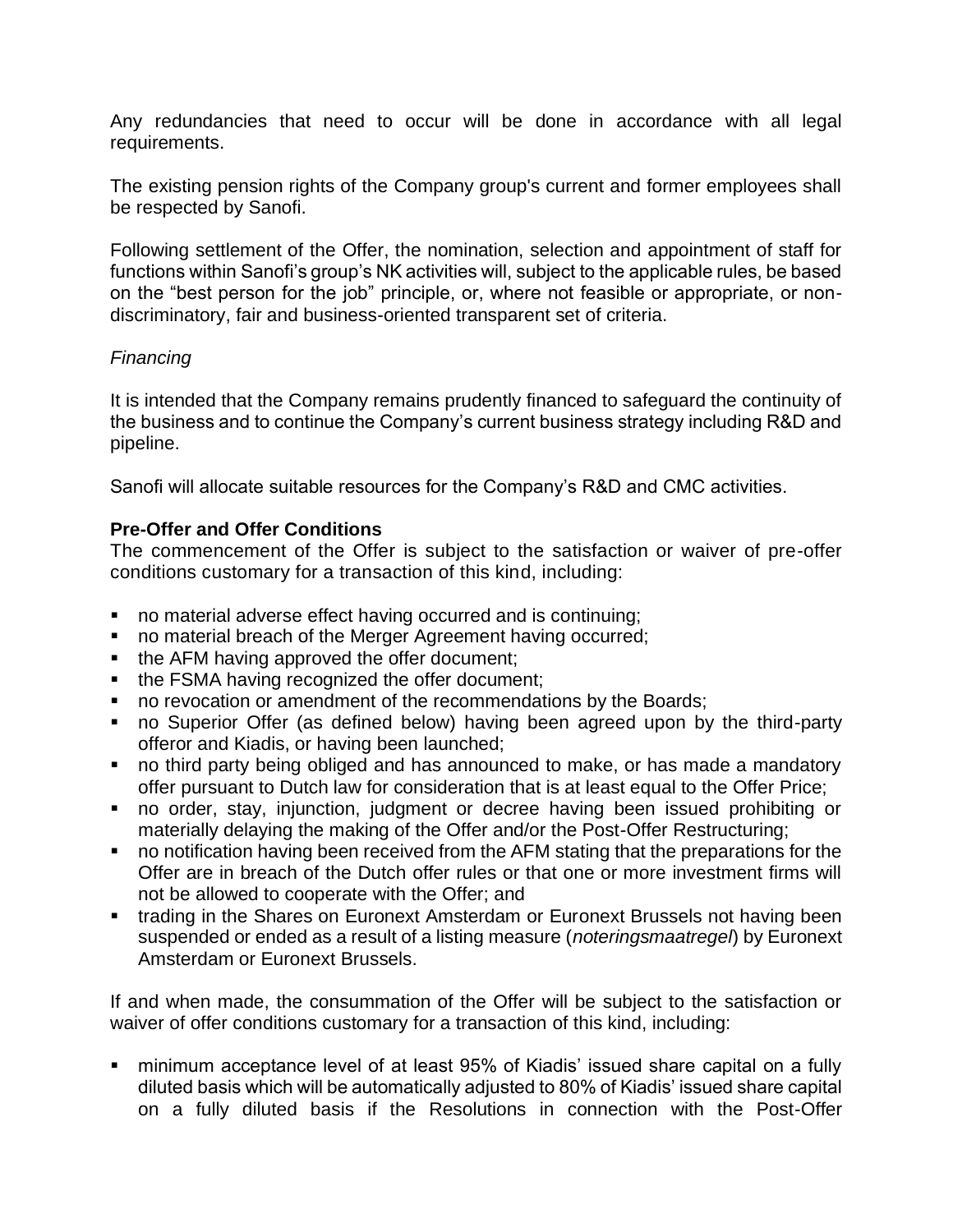Restructuring are passed at the EGM provided, however, that Sanofi may waive, to the extent permitted by applicable laws and regulations, the minimum acceptance level conditions without the consent of Kiadis if the acceptance level is at least 66.67% of Kiadis' issued share capital on a fully diluted basis;

- competition clearances having been obtained;
- no material breach of the Merger Agreement having occurred;
- no material adverse effect having occurred and is continuing;
- no revocation or amendment of the recommendations by the Boards;
- no recommended Superior Offer (as defined below) having been agreed upon by the third-party offeror and Kiadis, or having been launched;
- no third party being obliged and has announced to make, or has made a mandatory offer pursuant to Dutch law for consideration that is at least equal to the Offer Price;
- no governmental or court order having been issued prohibiting the consummation of the transaction or the Post-Offer Restructuring;
- no notification having been received from the AFM stating that the preparations for the Offer are in breach of the Dutch offer rules or that one or more investment firms will not be allowed to cooperate with the Offer; and
- trading in the Shares on Euronext Amsterdam or Euronext Brussels not having been suspended or ended as a result of a listing measure (*noteringsmaatregel*) by Euronext Amsterdam or Euronext Brussels.

The Offer Conditions will have to be satisfied or waived ultimately on 31 December 2021.

#### **Termination**

On termination of the Merger Agreement by Sanofi on account of a material breach of the Merger Agreement by Kiadis or in case the Merger Agreement is terminated by either Kiadis or Sanofi pursuant to a Superior Offer that is not matched by Sanofi (see below), Kiadis will forfeit a gross EUR 2,880,600 termination fee to Sanofi.

On termination of the Merger Agreement by Kiadis, because of a material breach of the Merger Agreement by Sanofi, or because the competition clearance has not been obtained, Sanofi will forfeit a gross EUR 2,880,600 termination fee to Kiadis.

The foregoing termination fees are without prejudice to each party's rights under the Merger Agreement to demand specific performance.

#### **Superior Offer**

Sanofi and Kiadis may terminate the Merger Agreement in the event of a *bona fide* thirdparty offeror making an offer that the Boards determine in good faith to be substantially more beneficial than Sanofi's offer, also taking into account, amongst other things, all legal, financial and regulatory aspects, timing, certainty, conditionality and non-financial covenants, provided that (i) the offer exceeds the Offer Price by at least 8% and (ii) the third-party offeror has conditionally committed itself to Kiadis in the event of an offer, under customary conditions to the Company to launch such offer within the applicable time periods prescribed by applicable laws following announcement of such offer (a "**Superior Offer**"). In the event of a Superior Offer, Sanofi will be given the opportunity to match such offer. If Sanofi matches the Superior Offer, the third party offer may not be accepted and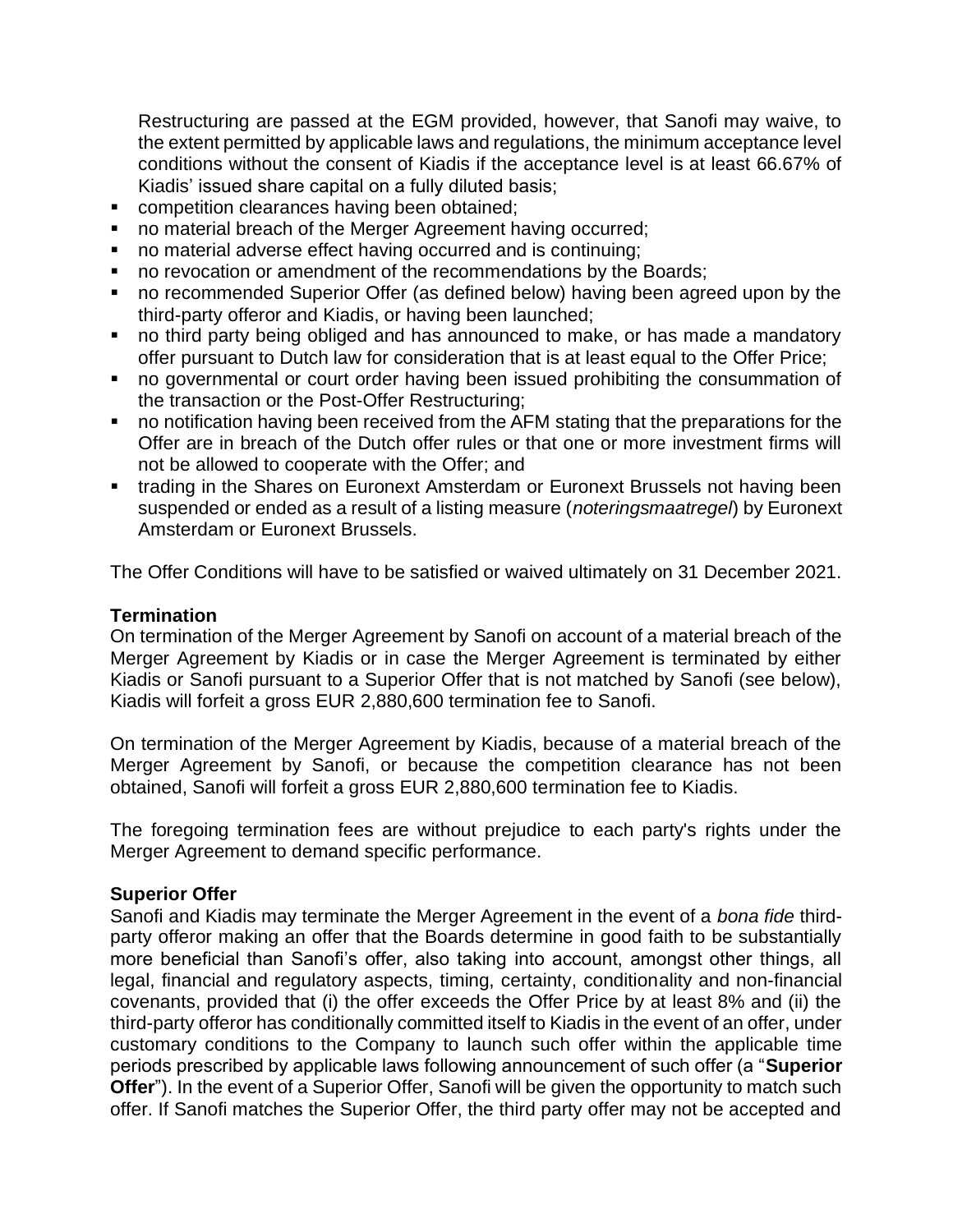the Merger Agreement may not be terminated by Kiadis. Any additional subsequent competing offer will have a 4% offer threshold and matching right for Sanofi. As part of the agreement, Kiadis has entered into customary undertakings not to solicit third party offers.

### **Indicative Timetable**

Sanofi and Kiadis will seek to obtain all necessary competition clearances as soon as practicable. The combination of Kiadis and Sanofi is not expected to raise antitrust concerns.

Sanofi expects to submit a request for review and approval of the Offer Document with the AFM at short notice and to publish the Offer Document after approval and recognition thereof by the FSMA, in accordance with the applicable statutory timeline. Kiadis will hold the EGM at least ten business days prior to the closing of the Offer period to inform the shareholders about the Offer and to adopt the Resolutions.

Based on the required steps and subject to the necessary approval of the Offer Document, Kiadis and Sanofi anticipate that the Offer will close in the first half of 2021.

#### **Bridge Loan**

Sanofi and Kiadis have agreed upon the principal terms of a bridge loan facility in the aggregate amount of EUR 28 million to be provided by one of Sanofi's wholly owned subsidiaries to Kiadis, to be entered into within five weeks from today.

### **Advisors**

Moelis & Company is acting as financial advisor and Allen and Overy LLP (Amsterdam) is acting as legal advisor to Kiadis. PJT Partners is acting as financial advisor and NautaDutilh N.V. is acting as legal advisor to Sanofi.

#### **Kiadis Conference Call**

The Kiadis management will host a conference call for analysts and investors today, Monday, November 2<sup>nd</sup> at 13:00 CET / 12:00pm GMT / 9:00am EST. To participate in the conference call, ten minutes prior to the call start time, please call one of the following numbers, enter the Conference ID stated below, and leave any information requested after the tone:

Standard International Dial-in Number: +44 (0) 2071 928338 Netherlands, Amsterdam: +31 (0) 207956614 UK, London: +44 (0) 8444819752 Toll free US Dial-in Number: 1 877 870 9135 Conference ID: 4744279

Live webcast**:** A live audio webcast of the call can be accessed from the Events section of the Company's website, [https://www.kiadis.com/news-and-events/events/.](https://www.kiadis.com/news-and-events/events/)

#### **Dutch Translation**

For a full Dutch translation of this press release please visit [https://ir.kiadis.com/press](https://ir.kiadis.com/press-releases)[releases](https://ir.kiadis.com/press-releases) and click on the title of this release.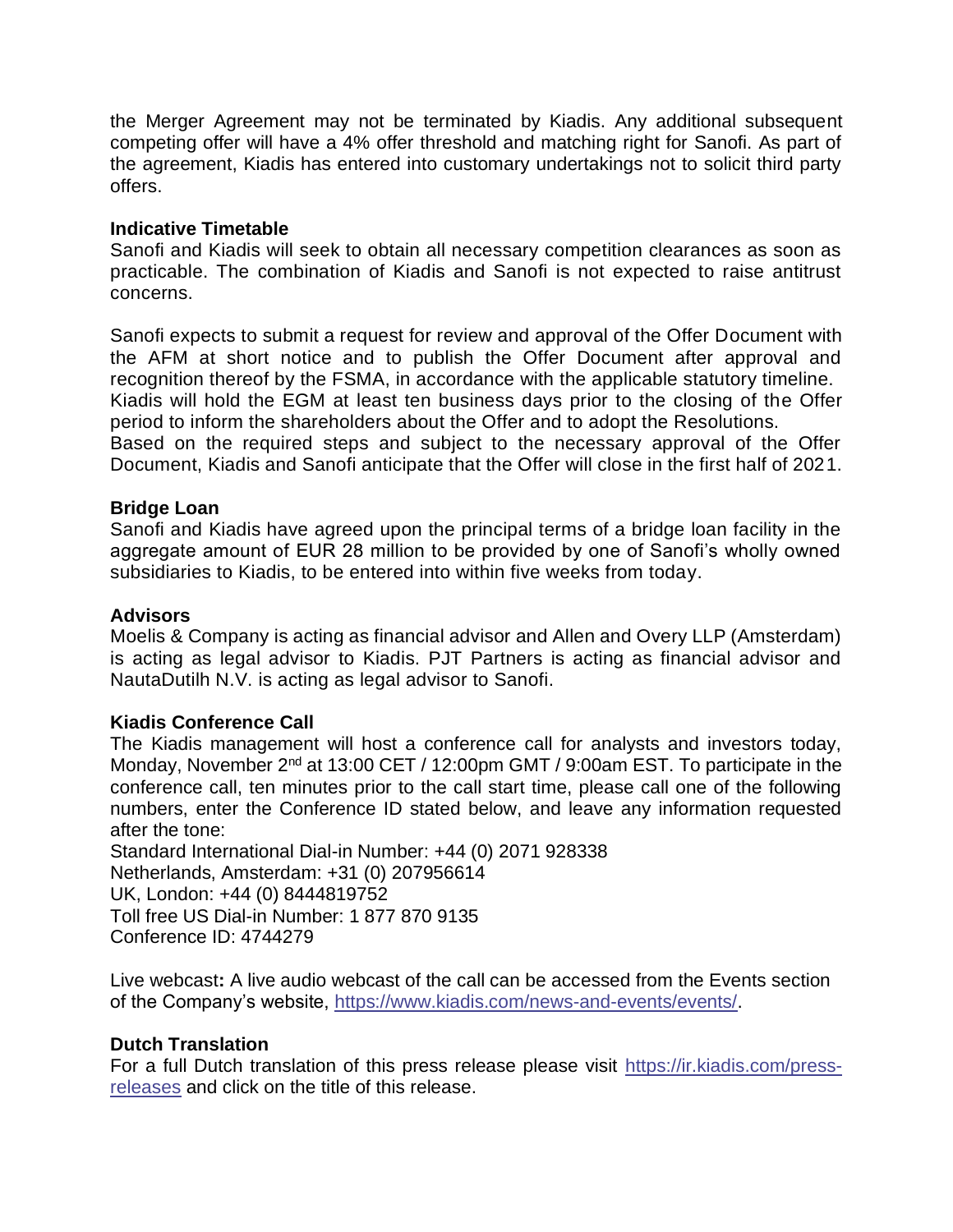#### **About Kiadis**

Founded in 1997, Kiadis is committed to developing innovative cell-based medicines for patients with lifethreatening diseases. With headquarters in Amsterdam, The Netherlands, and offices and activities across the United States, Kiadis is reimagining medicine by leveraging the natural strengths of humanity and our collective immune system to source the best cells for life.

Kiadis is listed on the regulated market of Euronext Amsterdam and Euronext Brussels since July 2, 2015, under the symbol KDS. Learn more at [www.Kiadis.com.](http://www.kiadis.com/)

#### **Disclaimer**

*This is a joint public announcement by Kiadis and Sanofi pursuant to section 4 paragraphs 1 and 3, section 5 paragraph 1 and Section 7 paragraph 4 of the Decree and contains inside information within the meaning of Article 7(1) of the EU Market Abuse Regulation.* 

*The information in the press release is not intended to be complete. This announcement is for information purposes only and does not constitute an offer, or any solicitation of any offer, to buy or subscribe for any securities.* 

*The distribution of this press release may, in some countries, be restricted by law or regulation. Accordingly, persons who come into possession of this document should inform themselves of and observe these restrictions. To the fullest extent permitted by applicable law, Sanofi and Kiadis disclaim any responsibility or liability for the violation of any such restrictions by any person. Any failure to comply with these restrictions may constitute a violation of the securities laws of that jurisdiction. Neither Sanofi, nor Kiadis, nor any of their advisors assumes any responsibility for any violation by any of these restrictions. Any Kiadis shareholder who is in any doubt as to his or her position should consult an appropriate professional advisor without delay.* 

#### **About Sanofi**

Sanofi is dedicated to supporting people through their health challenges. We are a global biopharmaceutical company focused on human health. We prevent illness with vaccines, provide innovative treatments to fight pain and ease suffering. We stand by the few who suffer from rare diseases and the millions with long-term chronic conditions.

With more than 100,000 people in 100 countries, Sanofi is transforming scientific innovation into healthcare solutions around the globe.

Sanofi, Empowering Life

**Sanofi Media Relations Contacts** Ashleigh Koss Tel.: +1 (908) 205 2572 [ashleigh.koss@sanofi.com](mailto:ashleigh.koss@sanofi.com)

Sally Bain Tel.: +1 (781) 264 1091 [sally.bain@sanofi.com](mailto:sally.bain@sanofi.com)

**Sanofi Investor Relations Contacts Paris** Eva Schaefer-Jansen Arnaud Delepine Yvonne Naughton

**Sanofi Investor Relations Contacts North America**

Felix Lauscher Fara Berkowitz Suzanne Greco

IR main line: Tel.: +33 (0)1 53 77 45 45 [ir@sanofi.com](mailto:ir@sanofi.com)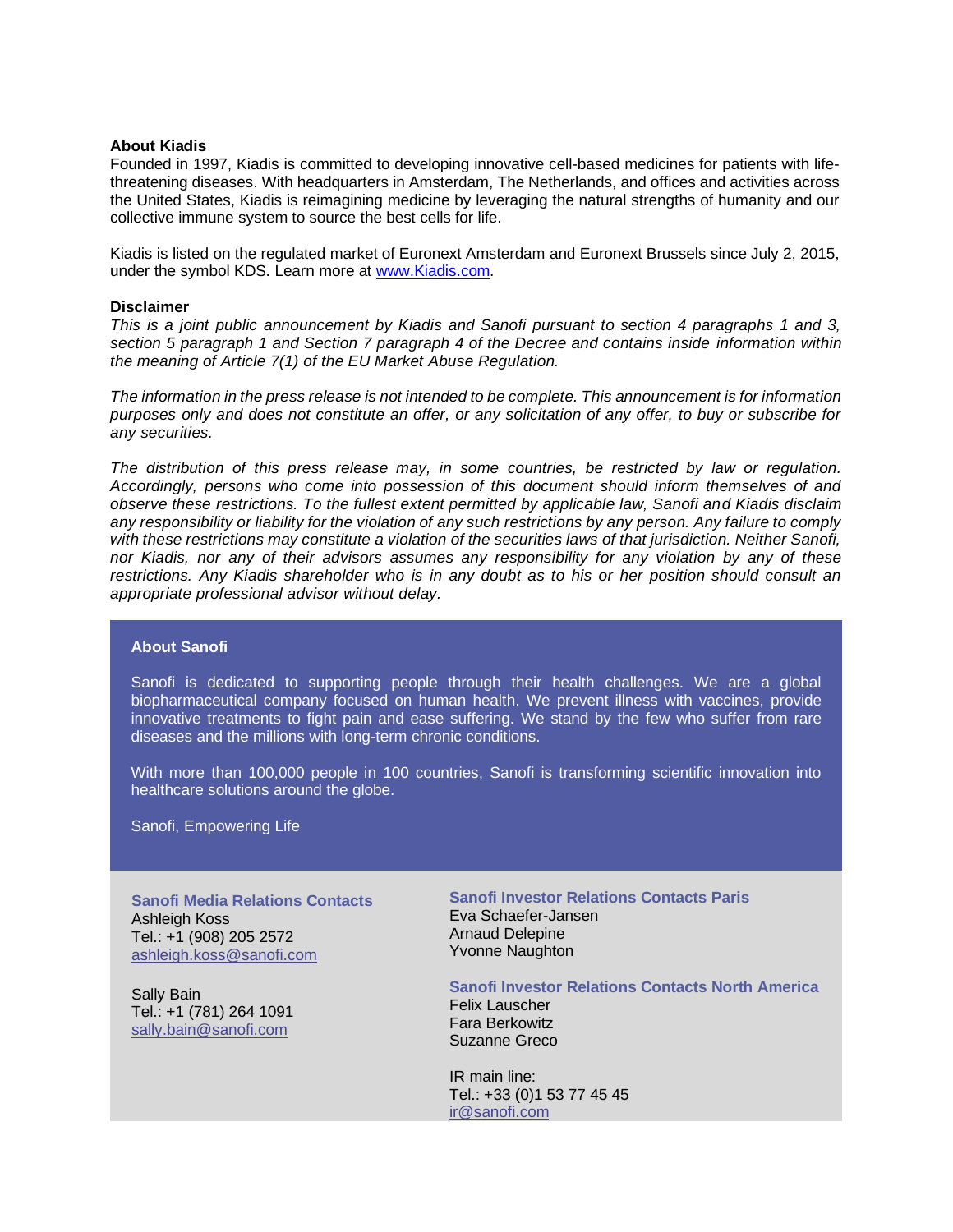#### **Kiadis Contacts**

Maryann Cimino Tel: +1 (617) 710 7305 m.cimino@kiadis.com

LifeSpring Life Sciences Communication: Leon Melens (Amsterdam) Tel: +31 538 16 427 lmelens@lifespring.nl

 Optimum Strategic Communications: Mary Clark, Supriya Mathur Tel: +44 203 950 9144 kiadis@optimumcomms.com

#### *Sanofi Forward-Looking Statements*

*This press release contains forward-looking statements as defined in the Private Securities Litigation Reform Act of 1995, as amended. Forward-looking statements are statements that are not historical facts. These statements include projections and estimates and their underlying assumptions, statements regarding plans, objectives, intentions and expectations with respect to future financial results, events, operations, services, product development and potential, and statements regarding future performance. Forward-looking statements are generally identified by the words "expects", "anticipates", "believes", "intends", "estimates", "plans" and similar expressions. Although Sanofi's management believes that the expectations reflected in such forward-looking statements are reasonable, investors are cautioned that forward-looking information and statements are subject to various risks and uncertainties, many of which are difficult to predict and generally beyond the control of Sanofi, that could cause actual results and developments to differ materially from those expressed in, or implied or projected by, the forward-looking information and statements. These risks and uncertainties include among other things, risks related to Sanofi's ability to complete the acquisition on the proposed terms or on the proposed timeline, the possibility that competing offers will be made, other risks associated with executing business combination transactions, such as the risk that the businesses will not be integrated successfully, that such integration may be more difficult, time-consuming or costly than expected or that the expected benefits of the acquisition will not be realized, the uncertainties inherent in research and development, future clinical data and analysis,*  including post marketing, decisions by regulatory authorities, such as the FDA or the EMA, regarding whether and when to approve *any drug, device or biological application that may be filed for any such product candidates as well as their decisions regarding*  labelling and other matters that could affect the availability or commercial potential of such product candidates, the fact that product *candidates if approved may not be commercially successful, the future approval and commercial success of therapeutic alternatives,*  Sanofi's ability to benefit from external growth opportunities, to complete related transactions and/or obtain regulatory clearances, *risks associated with intellectual property and any related pending or future litigation and the ultimate outcome of such litigation, trends in exchange rates and prevailing interest rates, volatile economic and market conditions, cost containment initiatives and subsequent changes thereto, and the impact that COVID-19 will have on us, our customers, suppliers, vendors, and other business partners, and the financial condition of any one of them, as well as on our employees and on the global economy as a whole. Any material effect of COVID-19 on any of the foregoing could also adversely impact us. This situation is changing rapidly and additional impacts may arise of which we are not currently aware and may exacerbate other previously identified risks. The risks and uncertainties also include the uncertainties discussed or identified in the public filings with the SEC and the AMF made by Sanofi, including those listed under "Risk Factors" and "Cautionary Statement Regarding Forward-Looking Statements" in Sanofi's annual report on Form 20-F for the year ended December 31, 2019. Other than as required by applicable law, Sanofi does not undertake any obligation to update or revise any forward-looking information or statements.*

#### *Kiadis Forward-Looking Statements*

*Certain statements, beliefs and opinions in this press release are forward-looking, which reflect Kiadis' or, as appropriate, Kiadis' officers' current expectations and projections about future events. By their nature, forward-looking statements involve a number of known and unknown risks, uncertainties and assumptions that could cause actual results, performance, achievements or events to differ materially from those expressed, anticipated or implied by the forward-looking statements. These risks, uncertainties and assumptions could adversely affect the outcome and financial effects of the plans and events described herein. A multitude of factors including, but not limited to, changes in demand, regulation, competition and technology, can cause actual events, performance, achievements or results to differ significantly from any anticipated or implied development. Forward-looking statements contained in this press release regarding past trends or activities should not be taken as a representation that s uch trends or activities will continue in the future. As a result, Kiadis expressly disclaims any obligation or undertaking to release any update or revisions to any forward-looking statements in this press release as a result of any change in expectations or projections, or any change in events, conditions, assumptions or circumstances on which these forward-looking statements are based. Neither Kiadis nor its advisers or representatives nor any of its subsidiary undertakings or any such person's officers or employees guarantees that the assumptions underlying such forward-looking statements are free from errors nor does either accept any*  responsibility for the future accuracy of the forward-looking statements contained in this press release or the actual occurrence of